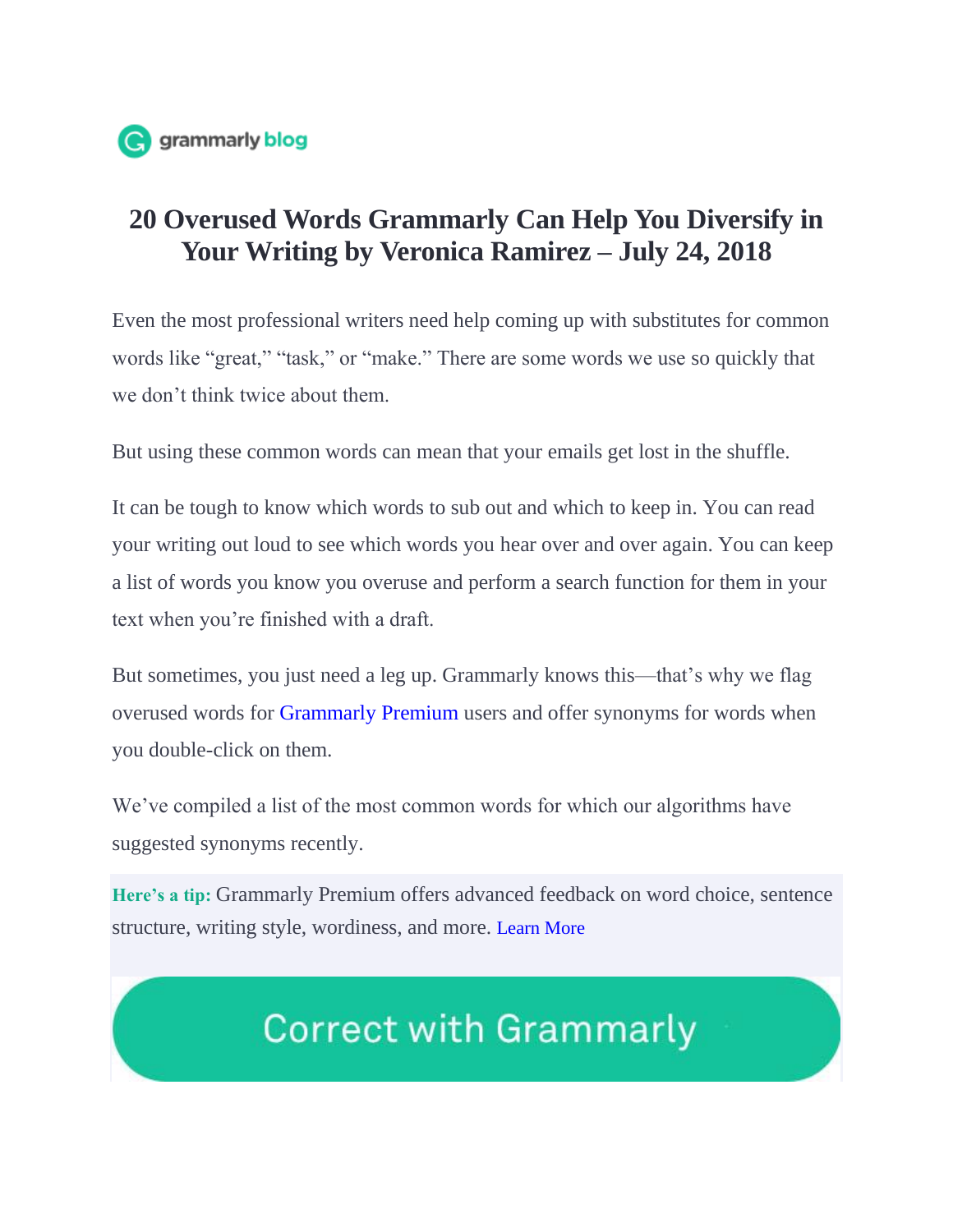## **Working words**

Those of us with desk jobs write a lot of emails, so it's no surprise that people get tired of writing the same words over and over again. Here are some of the most common:

| <b>Work</b>       | Try: business, profession, job, task  |
|-------------------|---------------------------------------|
| <b>System</b>     | Try: policy, arrangement              |
| <b>Business</b>   | Try: profession, company, trade       |
| <b>Company</b>    | Try: partnership, group, organization |
| <b>Service</b>    | Try: assistance, cooperation          |
| <b>Experience</b> | Try: background, knowledge, skill     |
| <b>Support</b>    | Try: help, assistance                 |
| <b>Customer</b>   | Try: consumer, client, buyer          |
| <b>Product</b>    | Try: stock, goods                     |
| <b>Research</b>   | Try: analysis, experimentation        |

## **Boring verbs**

Sometimes, it's okay to use the plainest verb to get your point across. But if you're trying to get people to read your important memo or follow specific instructions, you may want to spice up your language a bit. Here are a few of the most common verbs that users wanted synonyms for: